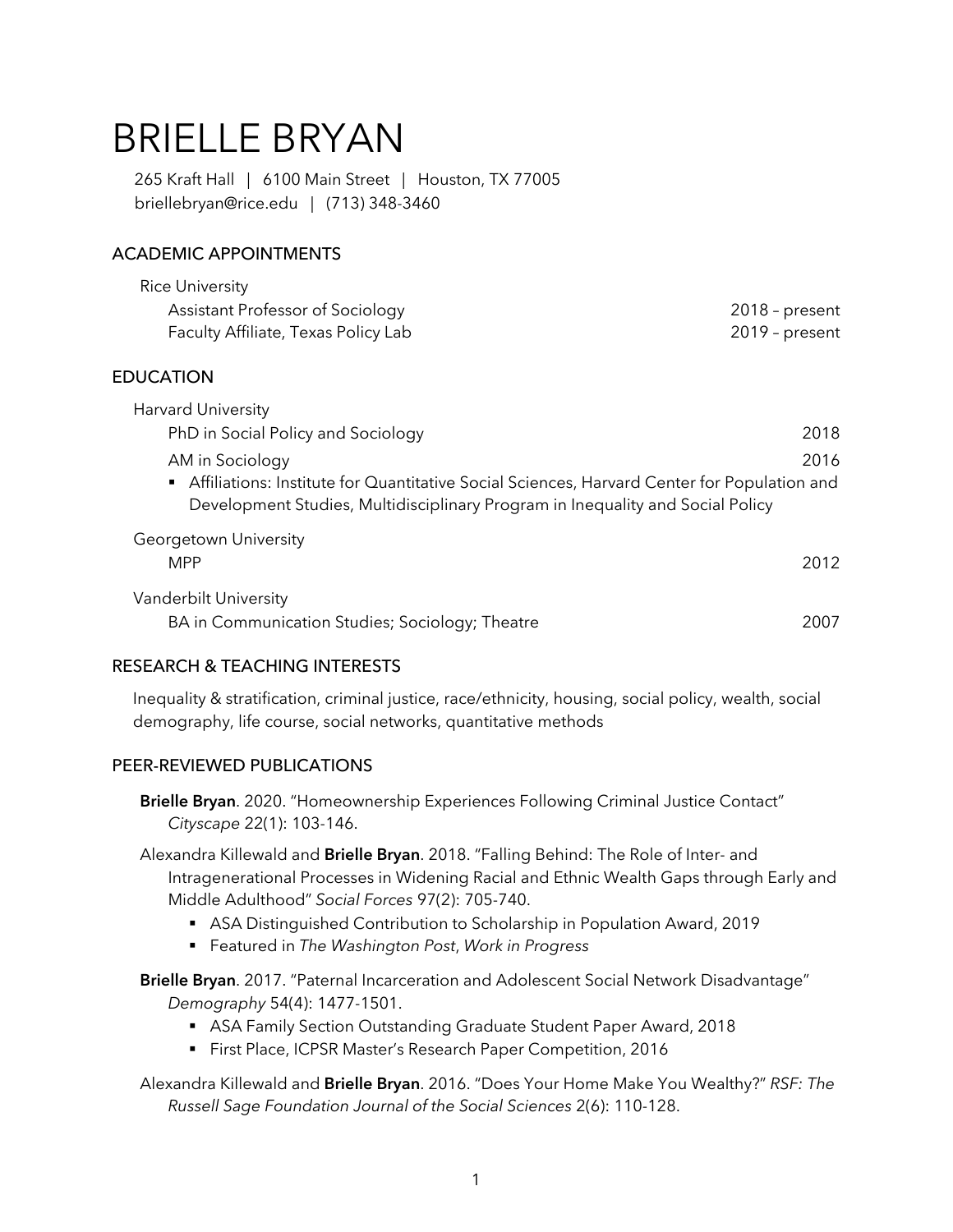• Featured in *The Washington Post*, *Los Angeles Times* 

 Family Complexity and Father Involvement from a Father's Perspective" *The ANNALS of*  Laura Tach, Kathryn Edin, Hope Harvey and **Brielle Bryan**. 2014. "The Family-Go-Round: *the American Academy of Political and Social Science* 654(1): 169-184.

## MANUSCRIPTS UNDER REVIEW

- "Housing Instability Following Incarceration and Conviction" Revise and resubmit at *Journal of Quantitative Demography*.
- "Exploring the Implications of Criminal Justice Contact for Housing" Proposal accepted for inclusion in *Sociology of Housing* edited volume, under advance contract at University of Chicago Press.

"Citizenship, Survival, and Support Seeking: Social Safety Net Usage After Incarceration"

## MANUSCRIPTS IN PROGRESS

 "Making Ends Meet Over the Post-Incarceration Life Course: Total Income Trajectories and Divergent Paths"

"Maternal Wealth Implications of Child Incarceration"

"Housing Instability and Adult Wellbeing" with Hope Harvey

"Child Incarceration and Maternal Labor Market Outcomes" with Hira Farooqi

## GRANTS AND FELLOWSHIPS

| Russell Sage Foundation and Bill and Melinda Gates Foundation Pipeline Grant ("Locked Out<br>of Place: How Felony Conviction Shapes Residential Opportunity and Racial Segregation,"<br>\$28,869 | 2021-2022        |
|--------------------------------------------------------------------------------------------------------------------------------------------------------------------------------------------------|------------------|
| BRIDGE Systemic Racism & Racial Inequality Seed Grant, Rice University ("Systemic Racial<br>Biases in Traffic Stops & Their Financial Impact on Persons of Color," \$50,000) 2021-2024           |                  |
| Race and Anti-Racism Research Fund, Rice University ("Locked Out of Place: How Felony<br>Conviction Shapes Residential Opportunity and Racial Segregation," \$13,152) 2020-2021                  |                  |
| Social Science Research Institute Seed Grant, Rice University ("Locked Out of Place: How<br>Felony Conviction Shapes Residential Opportunity," \$10,000)                                         | 2019-2021        |
| Harvard GSAS Dissertation Completion Fellowship                                                                                                                                                  | 2017-18          |
| Osage Nation Higher Education Grant                                                                                                                                                              | 2003-07, 2010-18 |
| Institute for Quantitative Social Sciences Research Grant, Harvard University                                                                                                                    | 2017             |
| Joint Center for Housing Studies Research Support Grant, Harvard University                                                                                                                      | 2016             |
| Multidisciplinary Program in Inequality & Social Policy Research Grant, Harvard<br>University                                                                                                    | 2015             |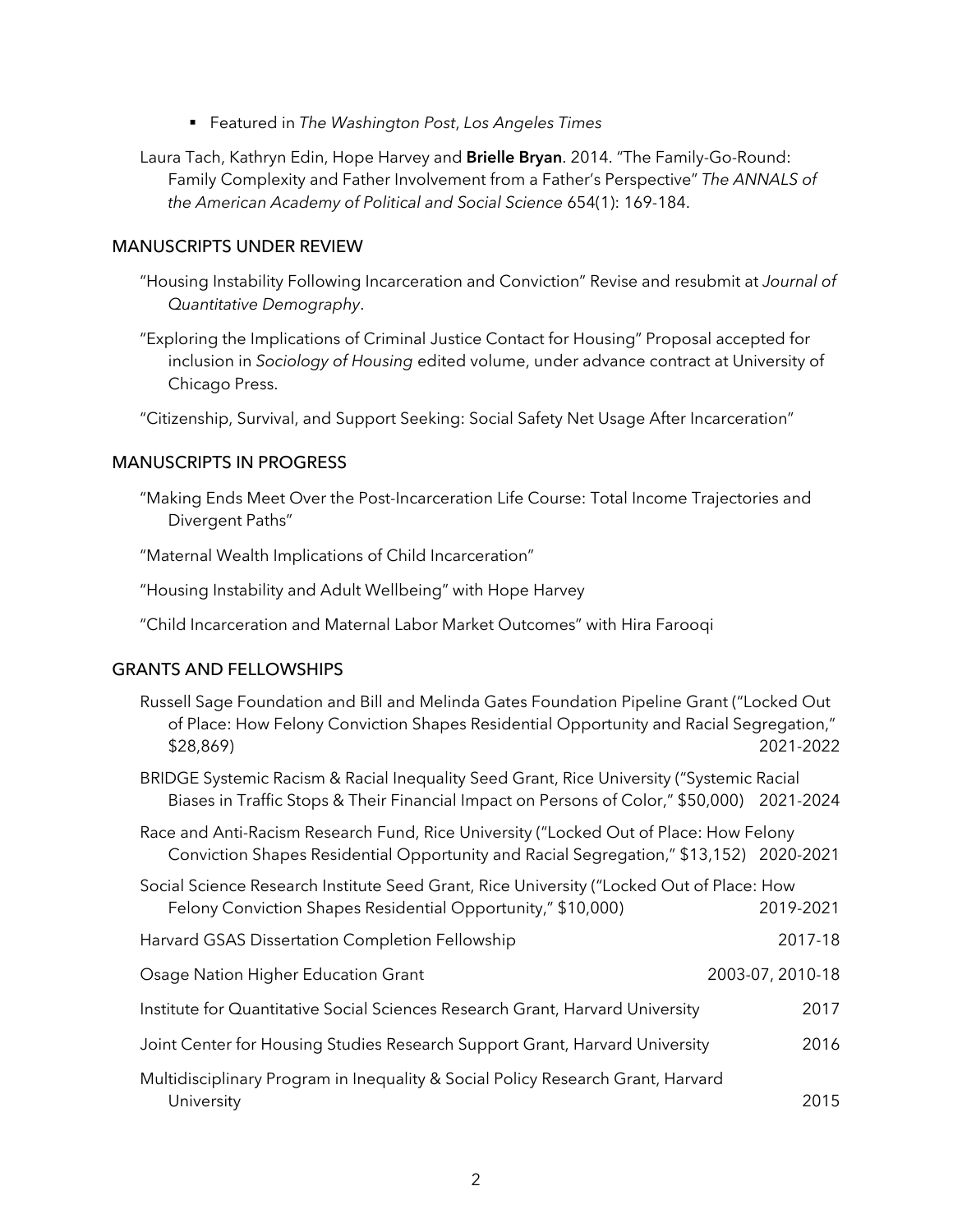| Mathematica Summer Research Fellowship                                                 | 2014    |
|----------------------------------------------------------------------------------------|---------|
| Multidisciplinary Program in Inequality & Social Policy Fellowship, Harvard University | 2014    |
| Ford Foundation Predoctoral Fellowship: Alternate Status, Honorable Mention            | 2014    |
| Georgetown Public Policy Institute Fellowship                                          | 2010-12 |

# AFFILIATIONS

| Pipeline Fellow, Russell Sage and Bill and Melinda Gates Foundations                           | $2021 - 2022$    |
|------------------------------------------------------------------------------------------------|------------------|
| Faculty Affiliate, Population Research Center, University of Texas at Austin                   | $2021$ - present |
| Graduate Fellow, Multidisciplinary Program in Inequality and Social Policy, Harvard University |                  |
|                                                                                                | 2013-2018        |

## TEACHING AND ADVISING

| <b>Rice University</b>                                                                                                                                                                                                                                                                   |                                   |
|------------------------------------------------------------------------------------------------------------------------------------------------------------------------------------------------------------------------------------------------------------------------------------------|-----------------------------------|
| Teaching                                                                                                                                                                                                                                                                                 |                                   |
| Quantitative Methods for Causal Inference                                                                                                                                                                                                                                                | Fall 2018, Spring 2022            |
| Quantitative Data Analysis II                                                                                                                                                                                                                                                            | Fall 2020, Spring 2021            |
| Social Inequality                                                                                                                                                                                                                                                                        | Fall 2019, Spring 2021, Fall 2021 |
| Advising                                                                                                                                                                                                                                                                                 |                                   |
| Dissertation Committee Member: Julian Culver, Hira Farooqi (Economics)<br>Master's Thesis Committee Member: Alex Priest, Madeline Smith-Johnson<br>Senior Thesis Advisor: Mirella Baker, Dylan Nguyen<br>Center for Civic Leadership Capstone Advisor: Katherine Simmers, Christine Wang |                                   |
| Harvard University                                                                                                                                                                                                                                                                       |                                   |
| Senior Thesis Advisor, Social Studies Department                                                                                                                                                                                                                                         | 2016-2017                         |
| MAPS Research Mentor, Center for American Political Studies                                                                                                                                                                                                                              | 2014-2017                         |
| <b>Teaching Fellow</b>                                                                                                                                                                                                                                                                   |                                   |
| Poverty in America                                                                                                                                                                                                                                                                       | Fall 2015                         |
| From Plantations to Prisons: An Overview of the U.S. Punishment System<br>Crime, Community, and Public Policy                                                                                                                                                                            | Spring 2015<br><b>Fall 2014</b>   |
| Georgetown University                                                                                                                                                                                                                                                                    |                                   |
| <b>Teaching Assistant</b>                                                                                                                                                                                                                                                                |                                   |
| Advanced Regression and Program Evaluation Methods                                                                                                                                                                                                                                       | Summer 2012                       |
| <b>INVITED PRESENTATIONS</b>                                                                                                                                                                                                                                                             |                                   |
| "Housing Challenges Following Felony Conviction: Examining the Roles of Stigma and<br>Discrimination"                                                                                                                                                                                    |                                   |
| Institute for Research on Poverty Seminar, University of Wisconsin-Madison.<br>٠<br>September 23, 2021                                                                                                                                                                                   |                                   |

"Locked Out of Place: How Felony Conviction Shapes Residential Opportunity"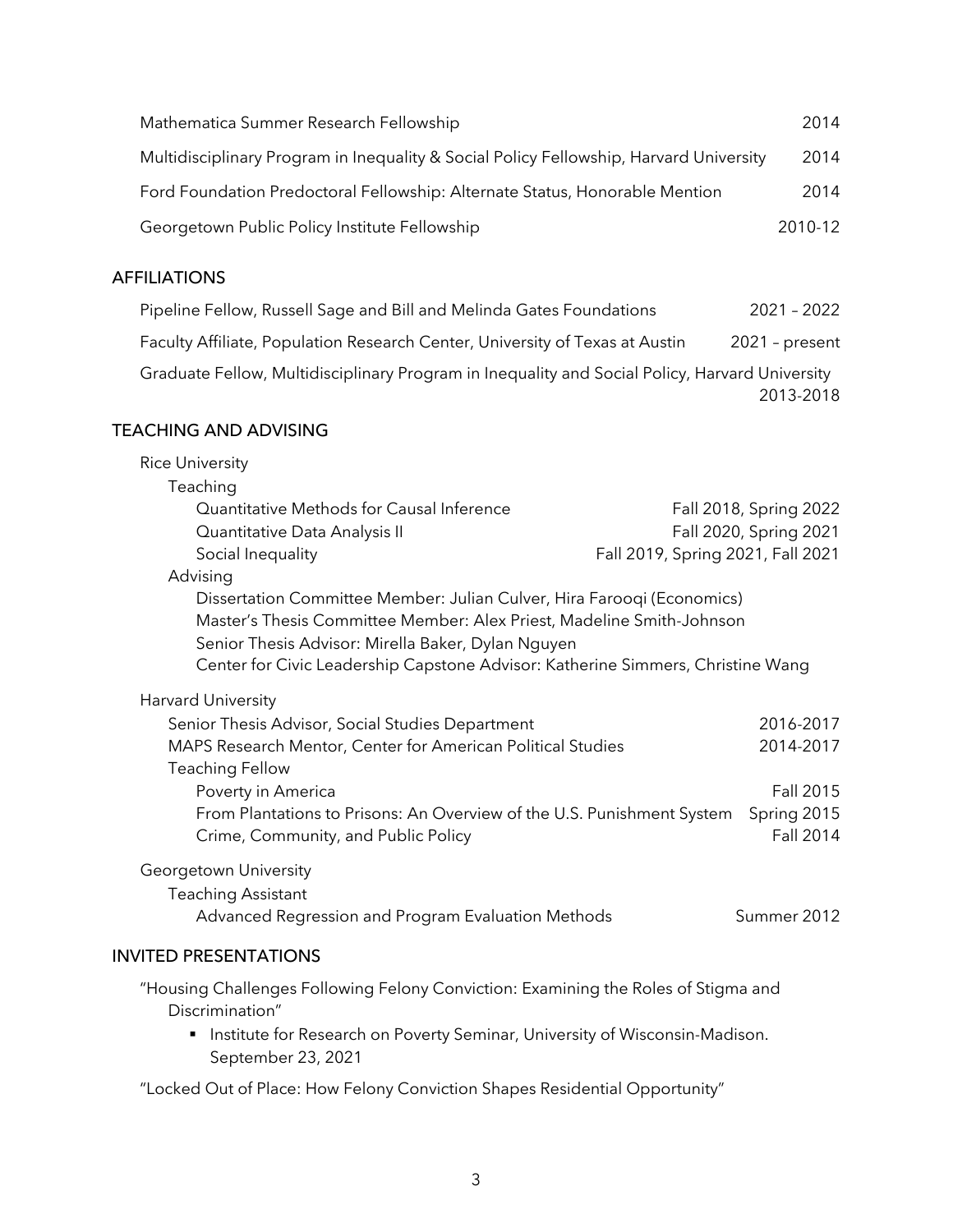• Building Research in Inequality to Grow Equity (BRIDGE) Workshop, Rice University. April 7, 2021

"Citizenship, Survival, and Support Seeking: Social Safety Net Usage After Incarceration"

 • Crime, Law and Deviance Workshop, University of Texas-Austin Sociology Department. April 8, 2019

"Housing Instability Following Incarceration and Conviction"

- Joint Center for Housing Studies, Cambridge, MA. September 22, 2017
- • Social Demography Seminar, Harvard Center for Population and Development Studies. October 12, 2017

 "Seeking Support or Avoiding Institutions: Exploring the Role of the Social Safety Net for Former Prisoners"

 • Friday Work-in-Progress Lunch Seminar, Harvard Center for Population and Development Studies. December 2, 2016

 "Falling Behind: The Black-White Wealth Gap in Life Course and Intergenerational Perspective" with Alexandra Killewald.

 • Social Demography Seminar, Harvard Center for Population and Development Studies. November 3, 2016

# CONFERENCE PRESENTATIONS

"Housing Instability and Adult Wellbeing" with Hope Harvey

• Population Association of America Annual Meeting, 2022

 "Making Ends Meet Over the Post-Incarceration Life Course: Total Income Trajectories and Divergent Paths"

• American Sociological Association Annual Meeting, 2019

"Maternal Wealth Implications of Child Incarceration"

- American Sociological Association Annual Meeting, 2021
- Population Association of America Annual Meeting, 2021

"Locked Out of Place: How Felony Conviction Shapes Residential Opportunity"

• Association for Public Policy Analysis and Management Annual Meeting, 2020

"Homeownership and Tenure Following Criminal Justice Contact"

 • Fannie Mae and the Harvard Joint Center for Housing Studies Symposium on Housing Tenure and Financial Security, Cambridge, MA. March 21-22, 2019

 "Seeking Support or Avoiding Institutions: Examining Social Safety Net Usage After Incarceration"

• American Society of Criminology Annual Meeting, 2017

"Housing Instability Following Incarceration and Conviction"

- American Society of Criminology Annual Meeting, 2018
- • Association for Public Policy Analysis and Management Fall Research Conference, 2017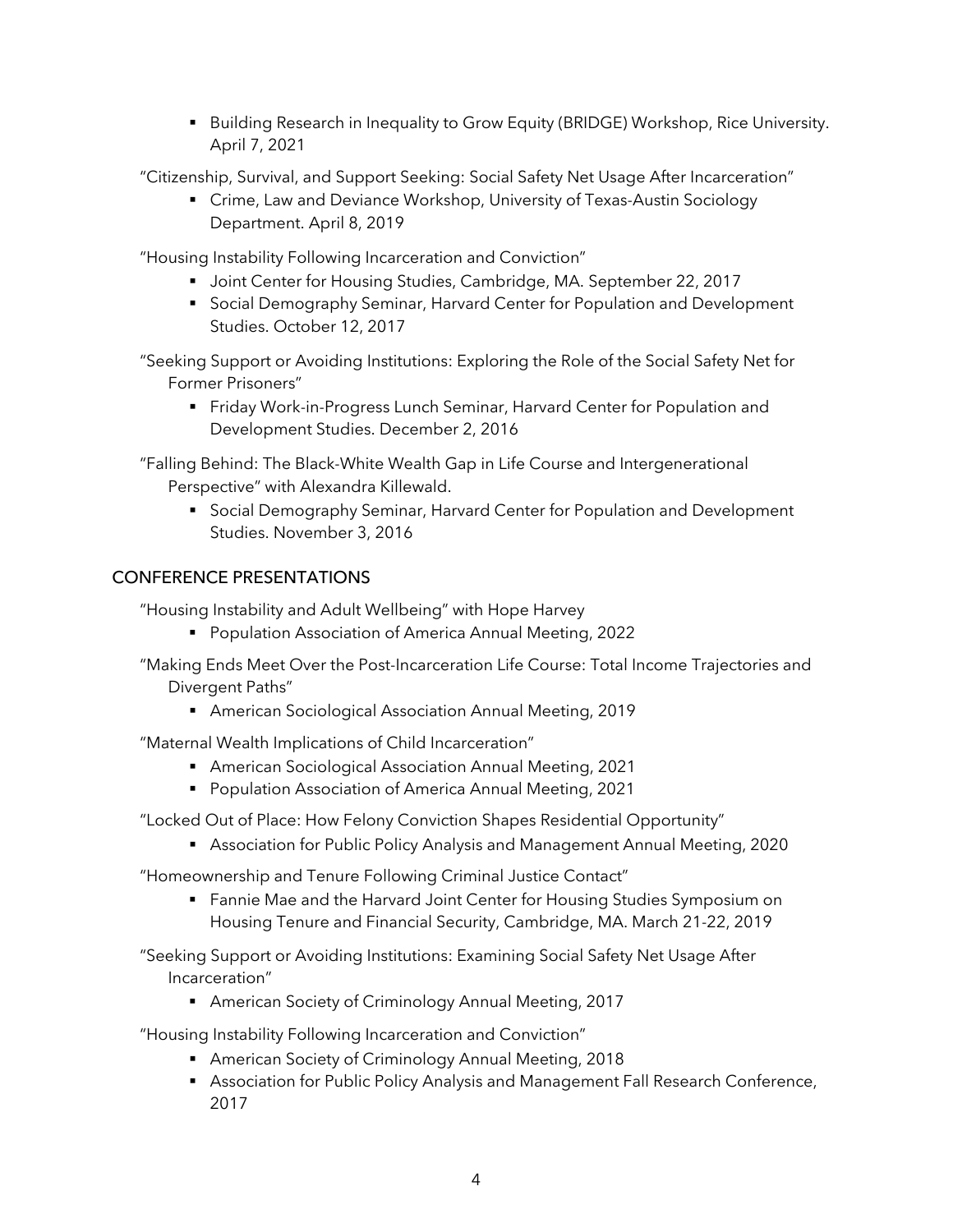• American Sociological Association Annual Meeting, 2017

"Paternal Incarceration and Adolescent Social Network Disadvantage"

- American Sociological Association Annual Meeting, 2016
- Aage Sørensen Memorial Conference, Stockholm, Sweden. April 22-24, 2016
- Population Association of America Annual Meeting, 2015
- • Association for Public Policy Analysis and Management Fall Research Conference, 2014

 "Parental Incarceration and School-Level Contextual Effects: An Analysis of the Academic Achievement Gap and the Stigma Hypothesis"

- American Sociological Association Annual Meeting, 2016
- • Association for Public Policy Analysis and Management Fall Research Conference, 2015

 "Falling Behind: The Black-White Wealth Gap in Life Course and Intergenerational Perspective" with Alexandra Killewald.

• Population Association of America Annual Meeting, 2015

"Does Your Home Make You Wealthy?" with Alexandra Killewald.

• Population Association of America Annual Meeting, 2015

 "The Relationship Between Childhood TANF Cash Assistance Receipt and Young Adult Expectations"

• Welfare Research and Evaluation Conference, Washington, DC. May 29, 2013

### **SERVICE**

| <b>Rice University</b>                                                  |                  |
|-------------------------------------------------------------------------|------------------|
| Sociology Department                                                    |                  |
| Departmental representative to Office of Institutional Effectiveness    | $2018$ - present |
| Co-chair, postdoctoral fellowship search committee                      | 2021-2022        |
| Harvard University                                                      |                  |
| Sociology Department                                                    |                  |
| <b>Committee for Higher Degrees</b>                                     | 2015-2016        |
| Social Chair, Graduate Student Organization                             | 2014-2015        |
| Graduate Commons Program                                                |                  |
| <b>Community Advisor</b>                                                | 2014-2017        |
| Georgetown University                                                   |                  |
| Georgetown University Alumni Association Board of Governors, Student    |                  |
| Governor                                                                | 2011-2012        |
| Georgetown Public Policy Institute Alumni Board, Student Representative | 2011-2012        |
| Georgetown Public Policy Student Association, Vice President            | 2011-2012        |
| Women in Public Policy Initiative, Executive Team Member                | 2010-2012        |